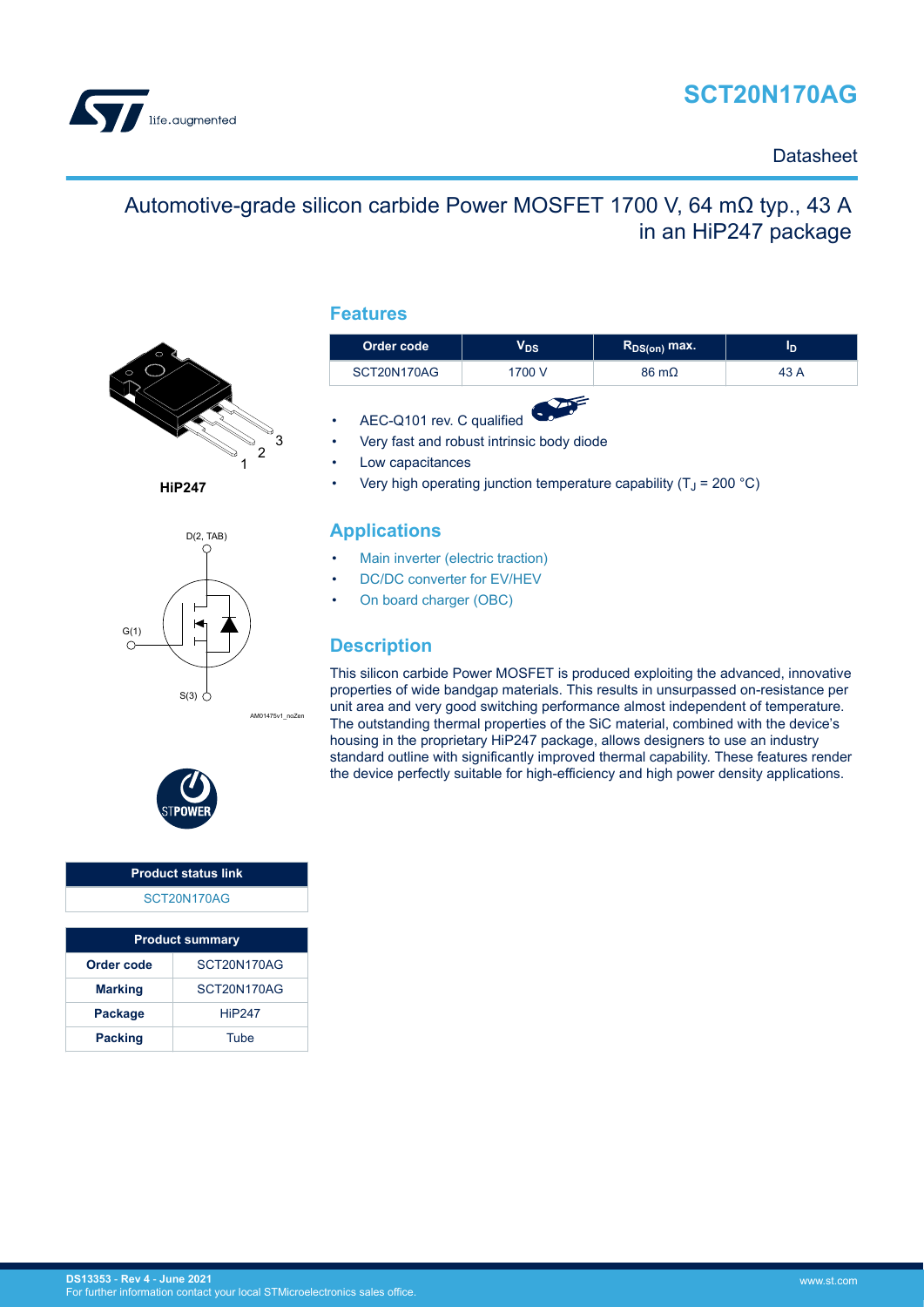# **1 Electrical ratings**

<span id="page-1-0"></span>ST

| <b>Symbol</b>                  | <b>Parameter</b>                             | Value        | <b>Unit</b>    |  |
|--------------------------------|----------------------------------------------|--------------|----------------|--|
| $V_{DS}$                       | Drain-source voltage                         | 1700         | $\vee$         |  |
| $V_{GS}$                       | Gate-source voltage                          | $-10$ to 22  | v              |  |
|                                | Drain current (continuous) at $T_c$ = 25 °C  | 43           | A              |  |
| I <sub>D</sub>                 | Drain current (continuous) at $T_c$ = 100 °C | 32           |                |  |
| I <sub>DM</sub> <sup>(1)</sup> | Drain current (pulsed)                       | 129          | $\overline{A}$ |  |
| P <sub>TOT</sub>               | Total power dissipation at $T_C = 25 °C$     | 313          | W              |  |
| $T_{\text{stg}}$               | Storage temperature range                    | $-55$ to 200 | $^{\circ}C$    |  |
| $T_{\text{J}}$                 | Operating junction temperature range         |              | $^{\circ}C$    |  |

*1. Pulse width is limited by safe operating area.*

#### **Table 2. Thermal data**

| <b>Symbol</b> | <b>Parameter</b>                        | <b>Value</b> | <b>Unit</b> |
|---------------|-----------------------------------------|--------------|-------------|
| $R_{thJC}$    | Thermal resistance, junction-to-case    | 0.56         | °C/W        |
| $R_{thJA}$    | Thermal resistance, junction-to-ambient | 40           | °C/W        |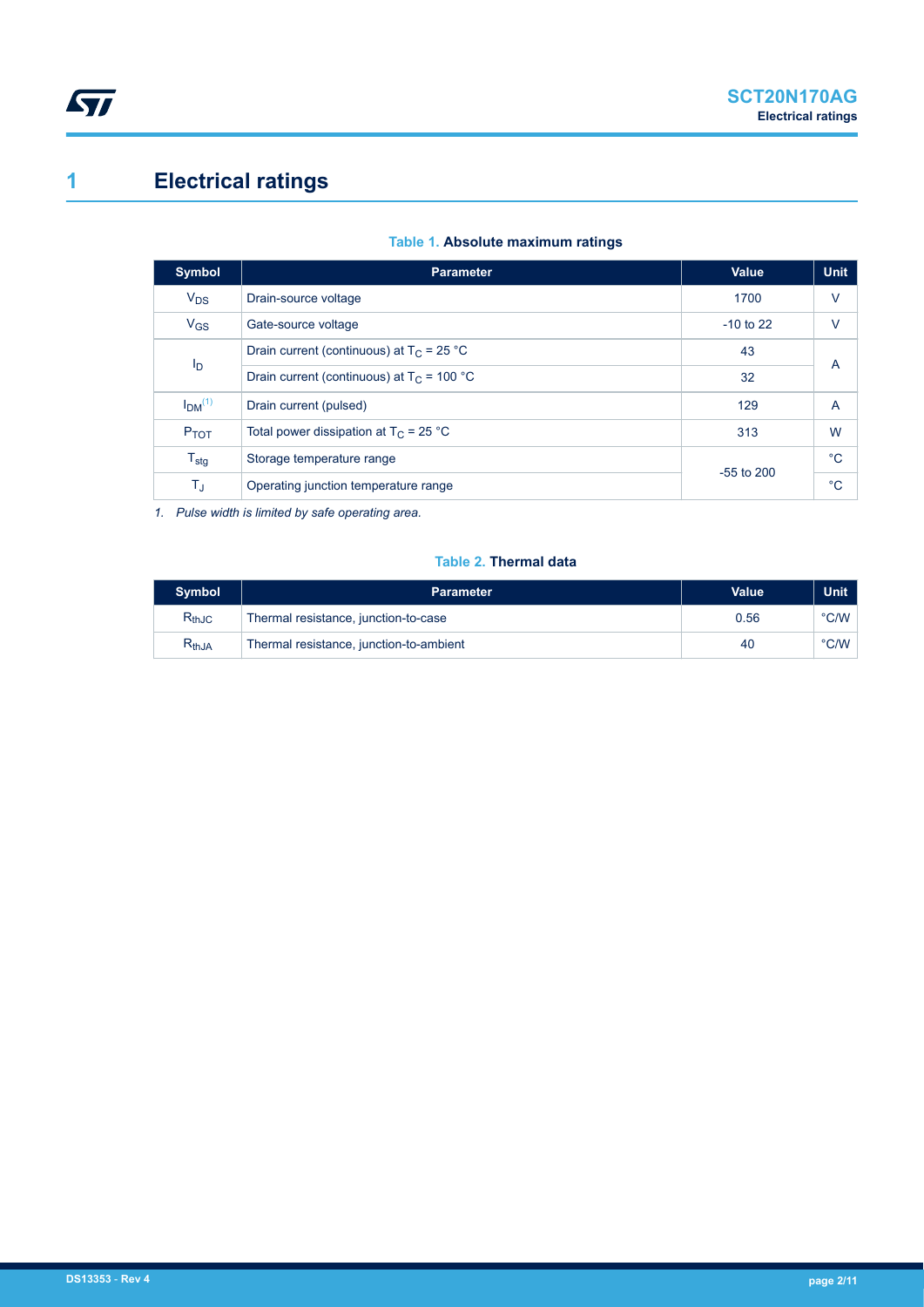### **2 Electrical characteristics**

<span id="page-2-0"></span> $\sqrt{2}$ 

 $T_C$  = 25 °C unless otherwise specified.

| <b>Symbol</b>           | <b>Parameter</b>                  | <b>Test conditions</b>                                          | Min. | Typ. | Max. | <b>Unit</b> |
|-------------------------|-----------------------------------|-----------------------------------------------------------------|------|------|------|-------------|
| $V_{(BR)DSS}$           | Drain-source breakdown voltage    | $V_{GS} = 0$ V, $I_D = 1$ mA                                    | 1700 |      |      | V           |
| <b>I</b> <sub>DSS</sub> | Zero gate voltage drain current   | $V_{GS} = 0 V$ , $V_{DS} = 1700 V$                              |      |      | 10   | μA          |
| <b>IGSS</b>             | Gate-body leakage current         | $V_{DS}$ = 0 V, $V_{GS}$ = -10 V to 22 V                        |      |      | ±100 | nA          |
| $V_{GS(th)}$            | Gate threshold voltage            | $V_{DS} = V_{GS}$ , $I_D = 1$ mA                                | 1.8  | 3.0  |      | V           |
|                         | Static drain-source on-resistance | $V_{GS}$ = 20 V, $I_D$ = 20 A                                   |      | 64   | 86   |             |
| $R_{DS(on)}$            |                                   | $V_{GS}$ = 20 V, I <sub>D</sub> = 20 A, T <sub>J</sub> = 150 °C |      | 104  |      | $m\Omega$   |
|                         |                                   | $V_{GS}$ = 20 V, $I_D$ = 20 A, T <sub>J</sub> = 200 °C          |      | 134  |      |             |

#### **Table 3. On/off states**

#### **Table 4. Dynamic**

| <b>Symbol</b>    | <b>Parameter</b>             | <b>Test conditions</b>                                 | Min.                     | Typ. | Max.                     | <b>Unit</b> |
|------------------|------------------------------|--------------------------------------------------------|--------------------------|------|--------------------------|-------------|
| $C_{\text{iss}}$ | Input capacitance            |                                                        | $\overline{\phantom{a}}$ | 1568 | ٠                        | pF          |
| C <sub>oss</sub> | Output capacitance           | $V_{DS}$ = 400 V, f = 1 MHz, $V_{GS}$ = 0 V            | $\overline{\phantom{a}}$ | 141  | ٠                        | pF          |
| C <sub>rss</sub> | Reverse transfer capacitance |                                                        | $\overline{\phantom{a}}$ | 21   | ٠                        | pF          |
| $R_G$            | Gate input resistance        | f = 1 MHz, $I_D = 0$ A                                 | $\overline{\phantom{a}}$ | 6.9  | $\overline{\phantom{0}}$ | Ω           |
| $Q_g$            | Total gate charge            |                                                        | $\overline{\phantom{a}}$ | 101  | ٠                        | nC          |
| $Q_{gs}$         | Gate-source charge           | $V_{DS}$ = 1000 V, $I_D$ = 25 A, $V_{GS}$ = -5 to 20 V | ٠                        | 48   | $\overline{\phantom{0}}$ | nC          |
| $Q_{gd}$         | Gate-drain charge            |                                                        | $\overline{\phantom{a}}$ | 23   | $\overline{\phantom{a}}$ | nC          |

#### **Table 5. Switching energy (inductive load)**

| <b>Symbol</b>    | <b>Parameter</b>          | <b>Test conditions</b>                                                    | Min.                     | Typ. | Max.                     | <b>Unit</b> |
|------------------|---------------------------|---------------------------------------------------------------------------|--------------------------|------|--------------------------|-------------|
| $E_{on}$         | Turn-on switching energy  | $V_{DD}$ = 1000 V, $I_D$ = 25 A                                           | ٠                        | 623  | $\overline{\phantom{0}}$ | μJ          |
| $E_{\text{off}}$ | Turn-off switching energy | $R_G = 4.7 \Omega$ , $V_{GS} = 0 V$ to 20 V                               | ٠                        | 180  | ۰                        | μJ          |
| $E_{\text{on}}$  | Turn-on switching energy  | $V_{DD}$ = 1000 V, I <sub>D</sub> = 25 A, R <sub>G</sub> = 4.7 $\Omega$ , | $\overline{\phantom{0}}$ | 1162 | $\overline{\phantom{0}}$ | μJ          |
| $E_{\text{off}}$ | Turn-off switching energy | $V_{GS}$ = 0 V to 20 V, T <sub>J</sub> = 200 °C                           | ۰                        | 183  | ۰                        | μJ          |

#### **Table 6. Reverse SiC diode characteristics**

| Symbol      | <b>Test conditions</b><br><b>Parameter</b> |                                                                                        | Min.                     | Typ. | Max.                     | <b>Unit</b> |
|-------------|--------------------------------------------|----------------------------------------------------------------------------------------|--------------------------|------|--------------------------|-------------|
| $V_{SD}$    | Diode forward voltage                      | $I_F$ = 25 A, $V_{GS}$ = 0 V                                                           | $\overline{\phantom{0}}$ | 3.8  | -                        |             |
| $t_{rr}$    | Reverse recovery time                      | $I_{SD}$ = 25 A, $V_{GS}$ = 0 V,<br>$di/dt = 100$ A/ $\mu$ s, V <sub>DD</sub> = 1000 V | $\overline{\phantom{0}}$ | 13   | $\overline{\phantom{0}}$ | ns          |
| $Q_{rr}$    | Reverse recovery charge                    |                                                                                        | $\overline{\phantom{0}}$ | 280  | $\overline{\phantom{0}}$ | nC          |
| <b>IRRM</b> | Reverse recovery current                   |                                                                                        | ٠                        | 37   | $\overline{\phantom{0}}$ |             |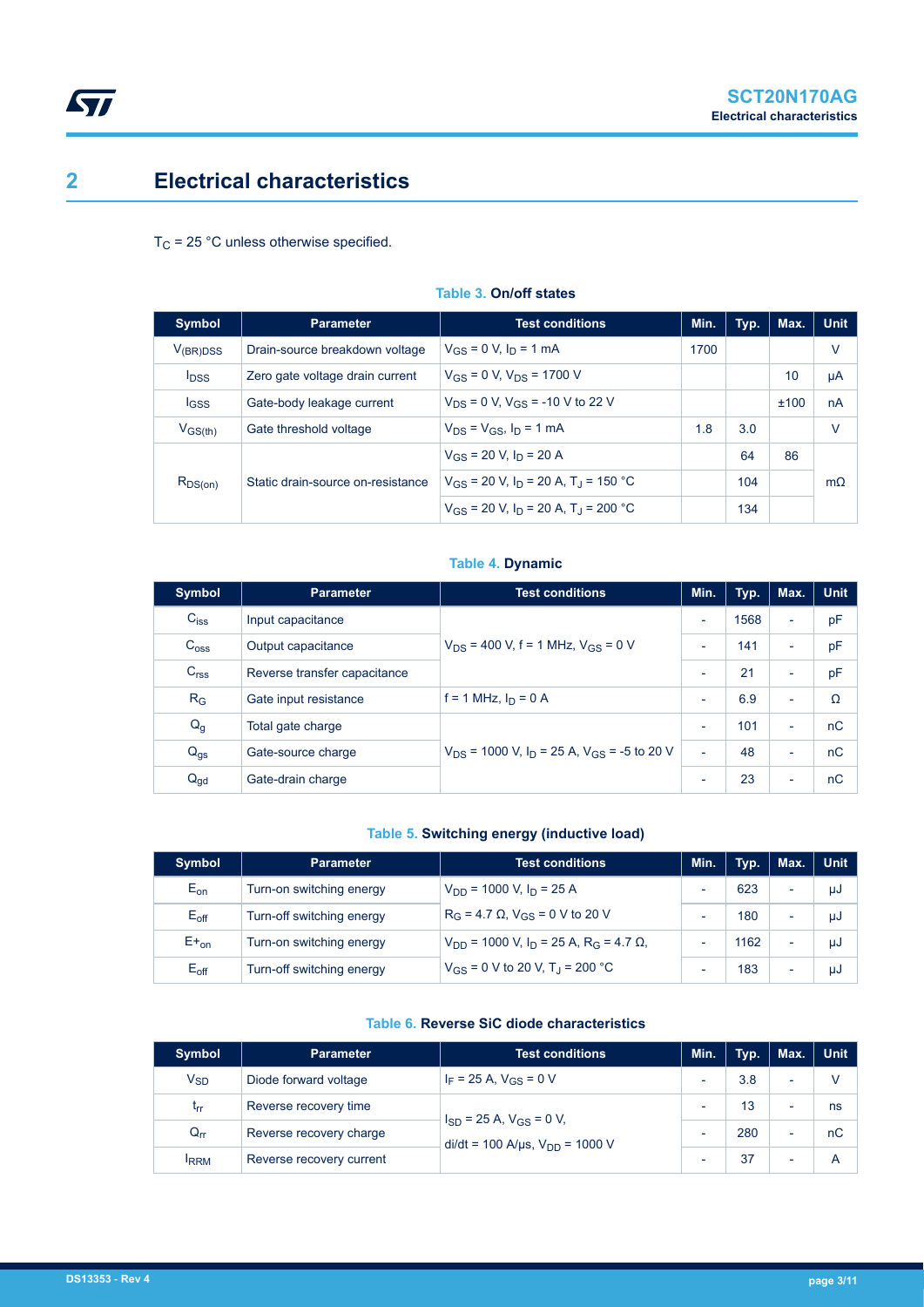### **2.1 Electrical characteristics (curves)**

<span id="page-3-0"></span>*kyi* 



**Figure 3. Typical output characteristics (TJ = 25 °C)** GADG130520200728OCH\_25 40 30 20 10  $\Omega$ 0 2 4 6 8 ID (A)  $\vec{\mathsf{V}}_\mathsf{DS}$  (V)  $-V_{GS}$  =12 V  $V_{GS} = 8 V$  $V_{GS} = 10 V$  $V_{GS}$  =14 V  $V_{GS}$  =16 V  $V_{GS}$  =20 V  $V_{GS}$  =18 V



**Figure 2. Maximum transient thermal impedance** GADG120520201626ZTH  $Z_{thJC}$  $(^{\circ}$ C/W) duty=0.5 4  $10 - 1$  $0.1$ 3 0.05  $0.2$ 10 -2  $R_{th,IC}$  = 0.56 °C/W Single pulse t<sub>or</sub> T  $10 - 3$   $10 - 6$  $10^{-5}$  10 -4 10 -3 10 -2 10 -1 t<sub>p</sub> (s)



**Figure 6. Total power dissipation** GADG130520200731PDT 300 200 100  $0<sub>0</sub>$ 0 50 100 150  $P_{TOT}$  $(W)$  $\vec{\mathsf{T}}_{\text{C}}$  (°C)  $T_d \leq 200 °C$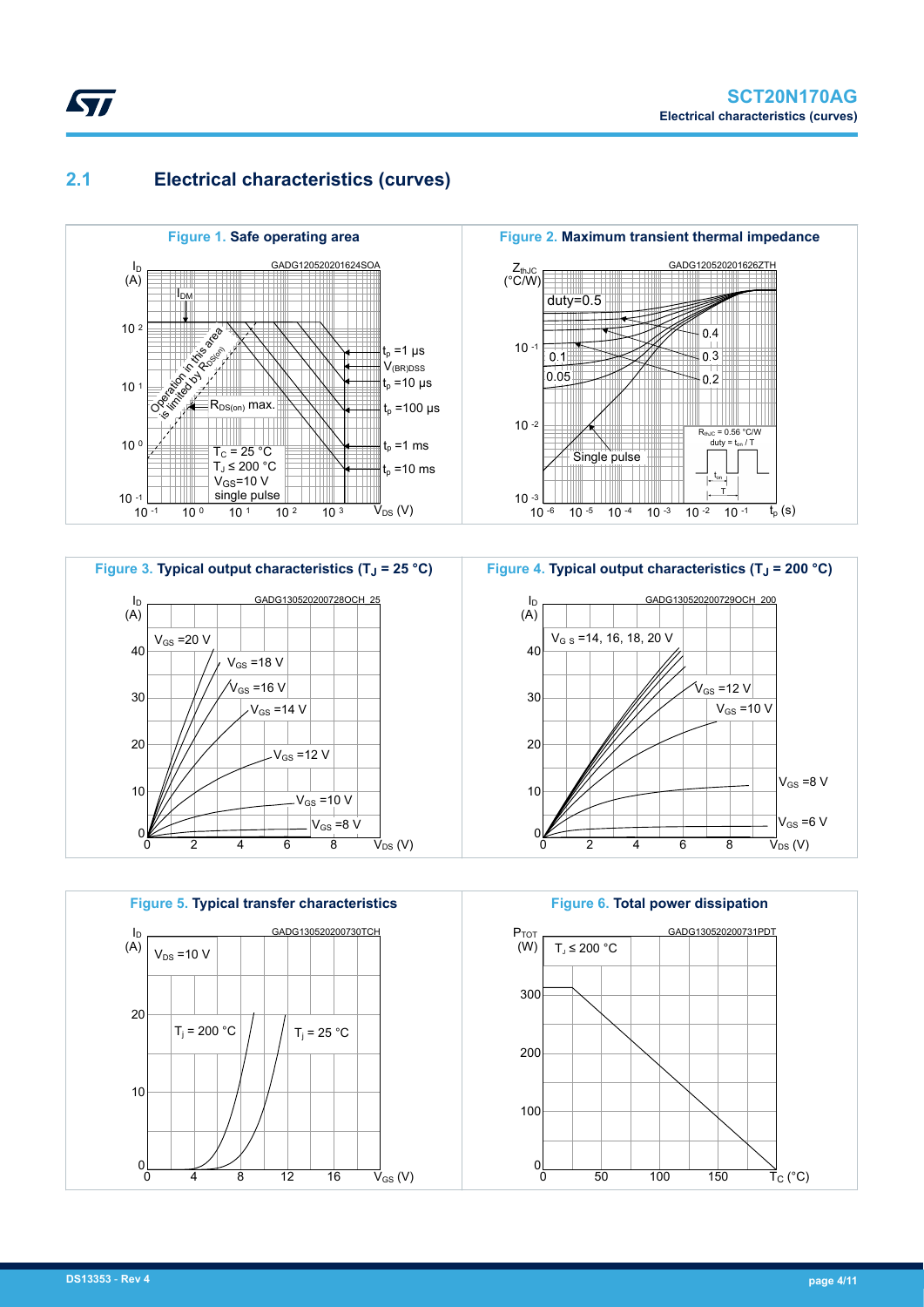





**Figure 10. Typical switching energy vs temperature** GADG130520200836SLT 1200 800 400 E (μJ)  $\begin{cases} V_{\text{DD}} = 1000 \text{ V}, \text{ I}_\text{D} = 25 \text{ A} \\ \text{R}_\text{G} = 4.7 \text{ }\Omega \end{cases}$  $E_{or}$ Eoff  $R_G$  = 4.7  $\Omega$ 



 $0\frac{1}{25}$ 

-25 25 75 125 175

 $\overline{\mathsf{T}}_{\mathsf{J}}$  (°C)

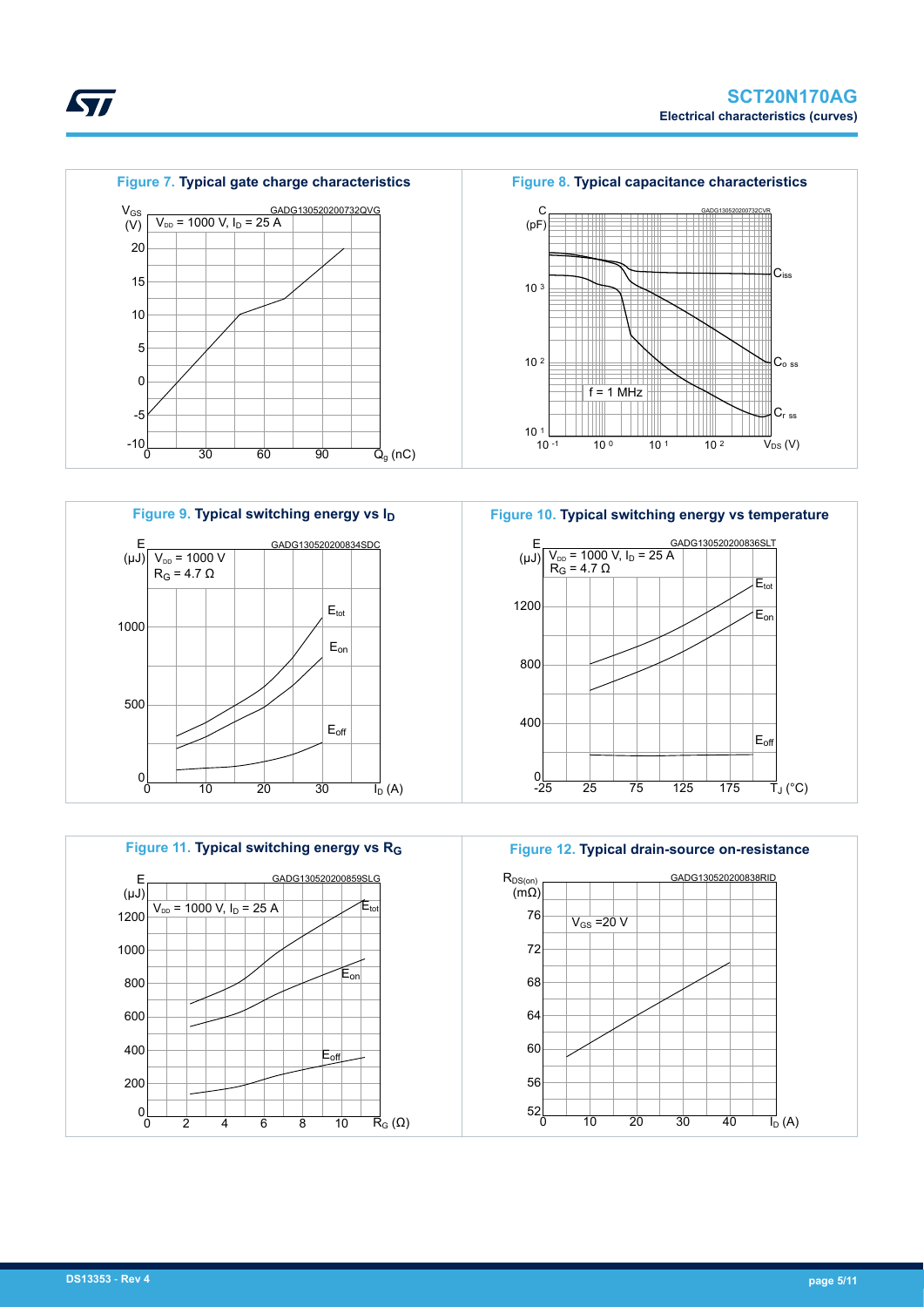







ST

 $\vec{V}_{DS}$  (V)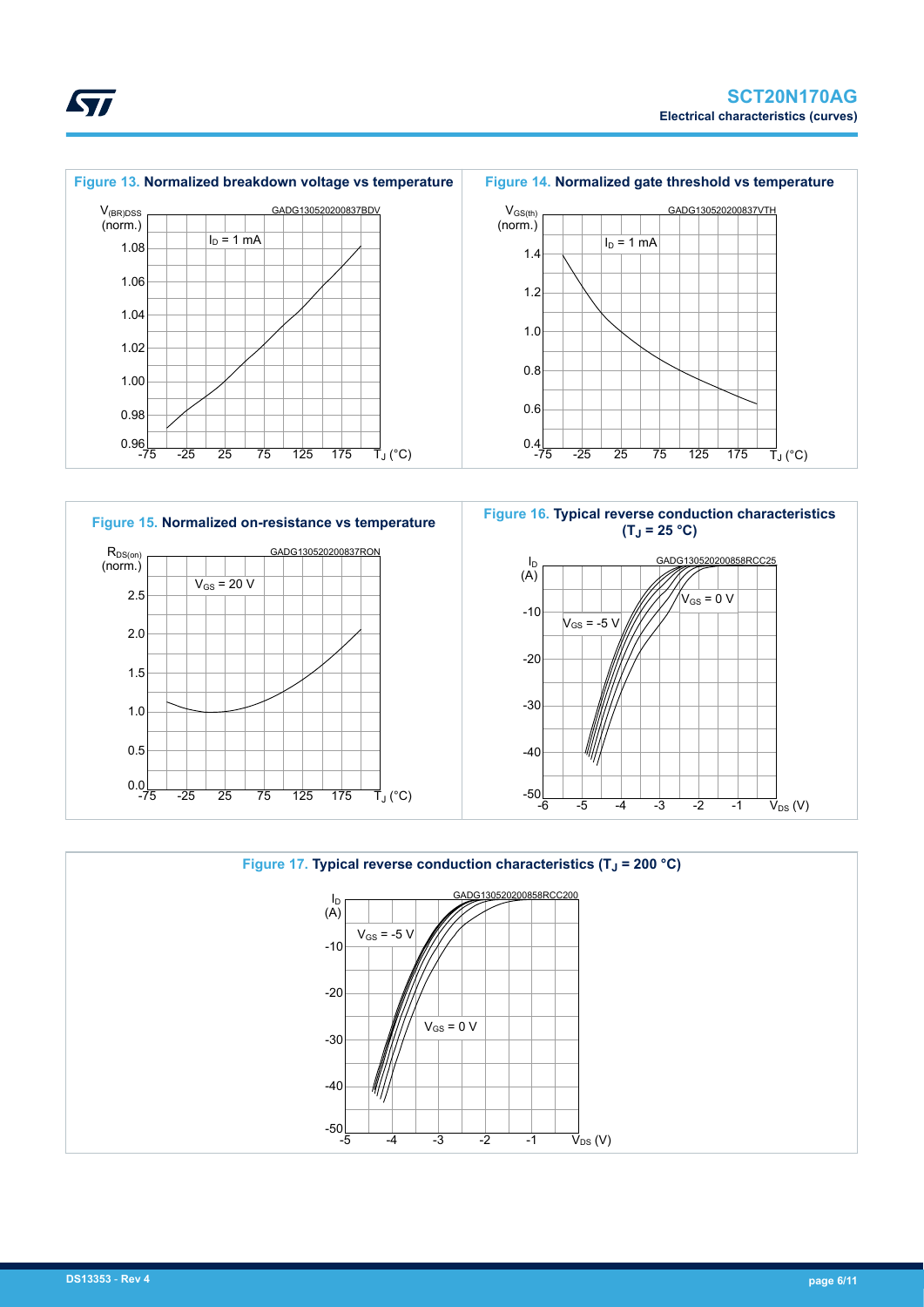### <span id="page-6-0"></span>**3 Package information**

In order to meet environmental requirements, ST offers these devices in different grades of [ECOPACK](https://www.st.com/ecopack) packages, depending on their level of environmental compliance. ECOPACK specifications, grade definitions and product status are available at: [www.st.com.](http://www.st.com) ECOPACK is an ST trademark.

### **3.1 HiP247 package information**





8581091\_4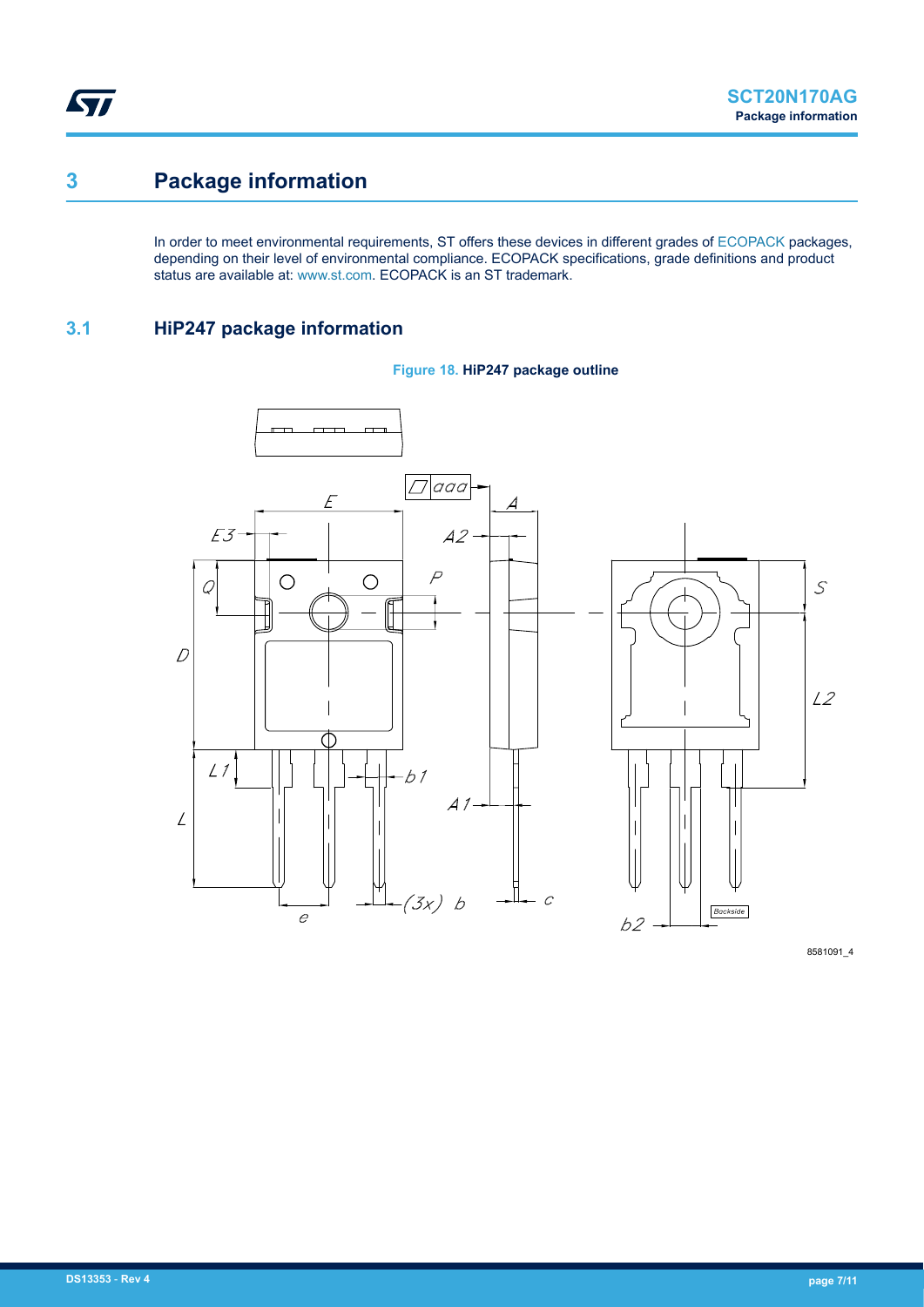|                         | $\mathop{\text{mm}}\nolimits$ |       |       |  |  |  |
|-------------------------|-------------------------------|-------|-------|--|--|--|
| Dim.                    | Min.                          | Typ.  | Max.  |  |  |  |
| $\overline{\mathsf{A}}$ | 4.85                          | 5.00  | 5.15  |  |  |  |
| A1                      | 2.20                          |       | 2.60  |  |  |  |
| A2                      | 1.90                          | 2.00  | 2.10  |  |  |  |
| $\mathsf b$             | 1.00                          |       | 1.40  |  |  |  |
| b1                      | 2.00                          |       | 2.40  |  |  |  |
| b2                      | 3.00                          |       | 3.40  |  |  |  |
| $\mathbf c$             | 0.40                          |       | 0.80  |  |  |  |
| $\mathsf D$             | 19.85                         | 20.00 | 20.15 |  |  |  |
| E                       | 15.45                         | 15.60 | 15.75 |  |  |  |
| E <sub>3</sub>          | 1.45                          |       | 1.65  |  |  |  |
| $\mathbf{e}$            | 5.30                          | 5.45  | 5.60  |  |  |  |
| L                       | 14.20                         |       | 14.80 |  |  |  |
| L1                      | 3.70                          |       | 4.30  |  |  |  |
| L2                      | 18.30                         | 18.50 | 18.70 |  |  |  |
| $\mathsf{P}$            | 3.55                          |       | 3.65  |  |  |  |
| ${\sf Q}$               | 5.65                          |       | 5.95  |  |  |  |
| $\mathbf S$             | 5.30                          | 5.50  | 5.70  |  |  |  |
| aaa                     |                               | 0.04  | 0.10  |  |  |  |

#### **Table 7. HiP247 package mechanical data**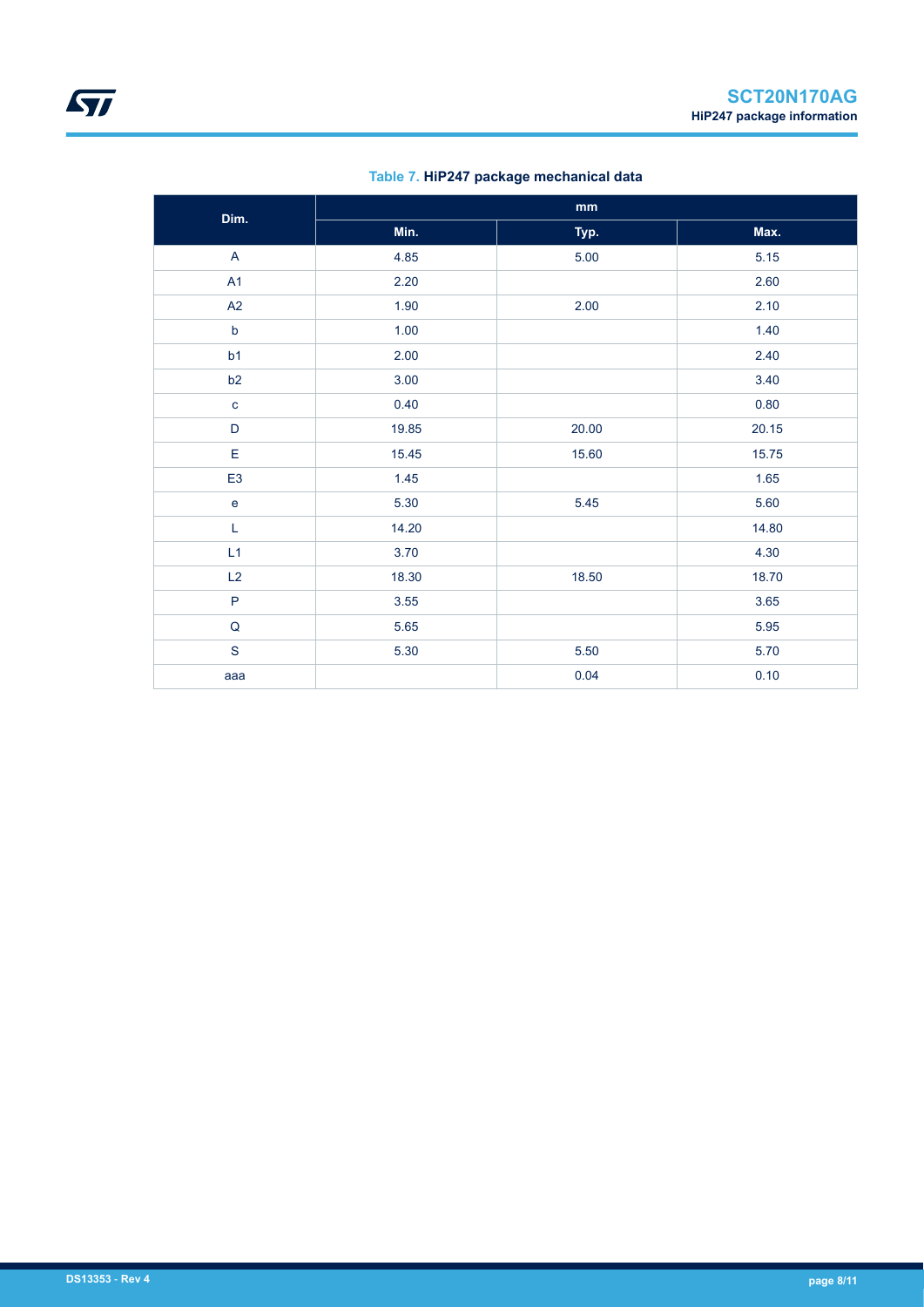## <span id="page-8-0"></span>**Revision history**

#### **Table 8. Document revision history**

| <b>Date</b>      | <b>Revision</b> | <b>Changes</b>                   |
|------------------|-----------------|----------------------------------|
| 12-May-2020      |                 | First release.                   |
| 8-Jun-2020       | 2               | Modified title.                  |
| 31-Jul-2020      | 3               | Modified Table 3. On/off states. |
|                  |                 | Minor text changes.              |
| 4<br>24-Jun-2021 |                 | Updated Features in cover page.  |
|                  |                 | Minor text changes.              |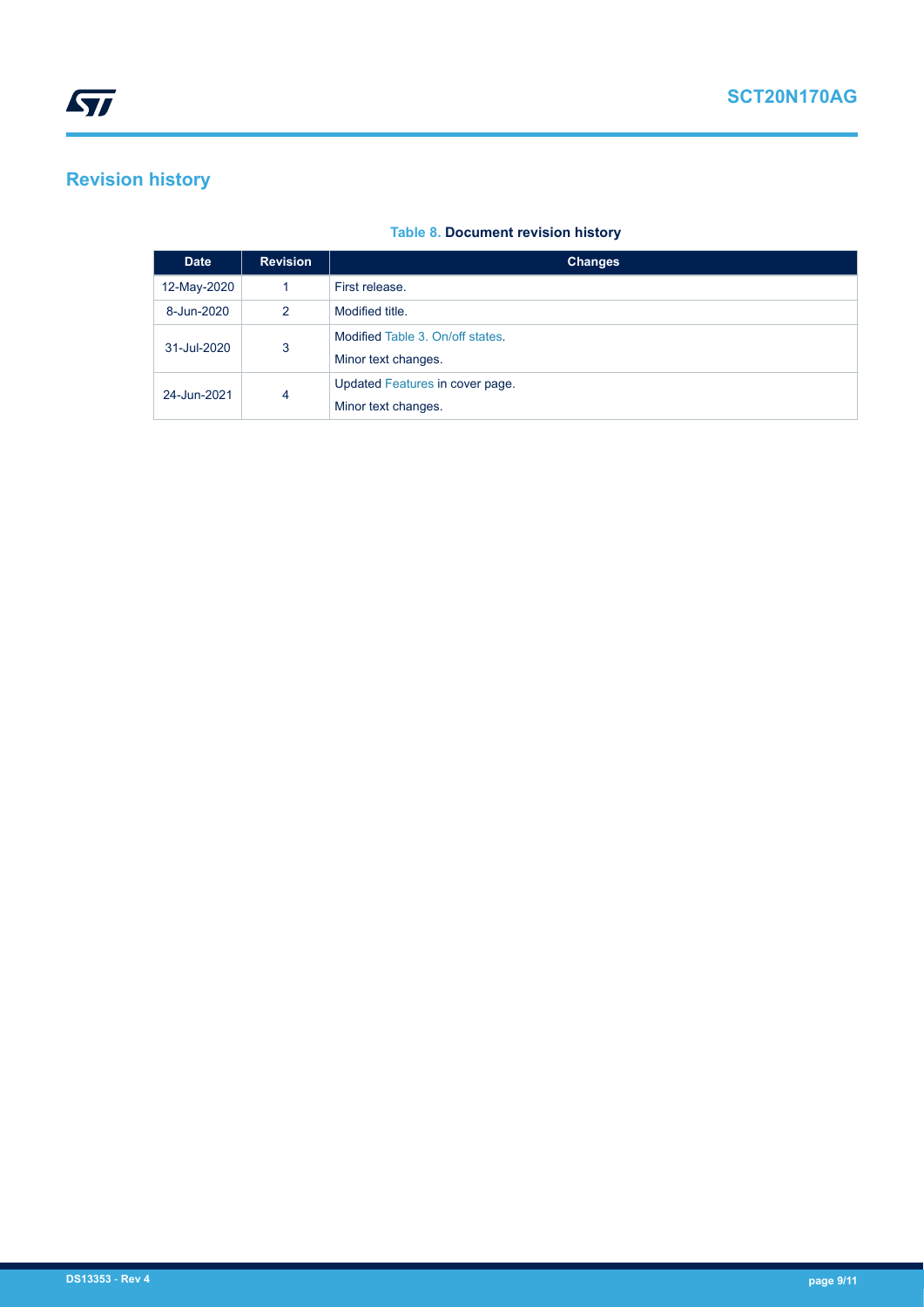

## **Contents**

| 3 <sup>1</sup> |  |  |
|----------------|--|--|
|                |  |  |
|                |  |  |